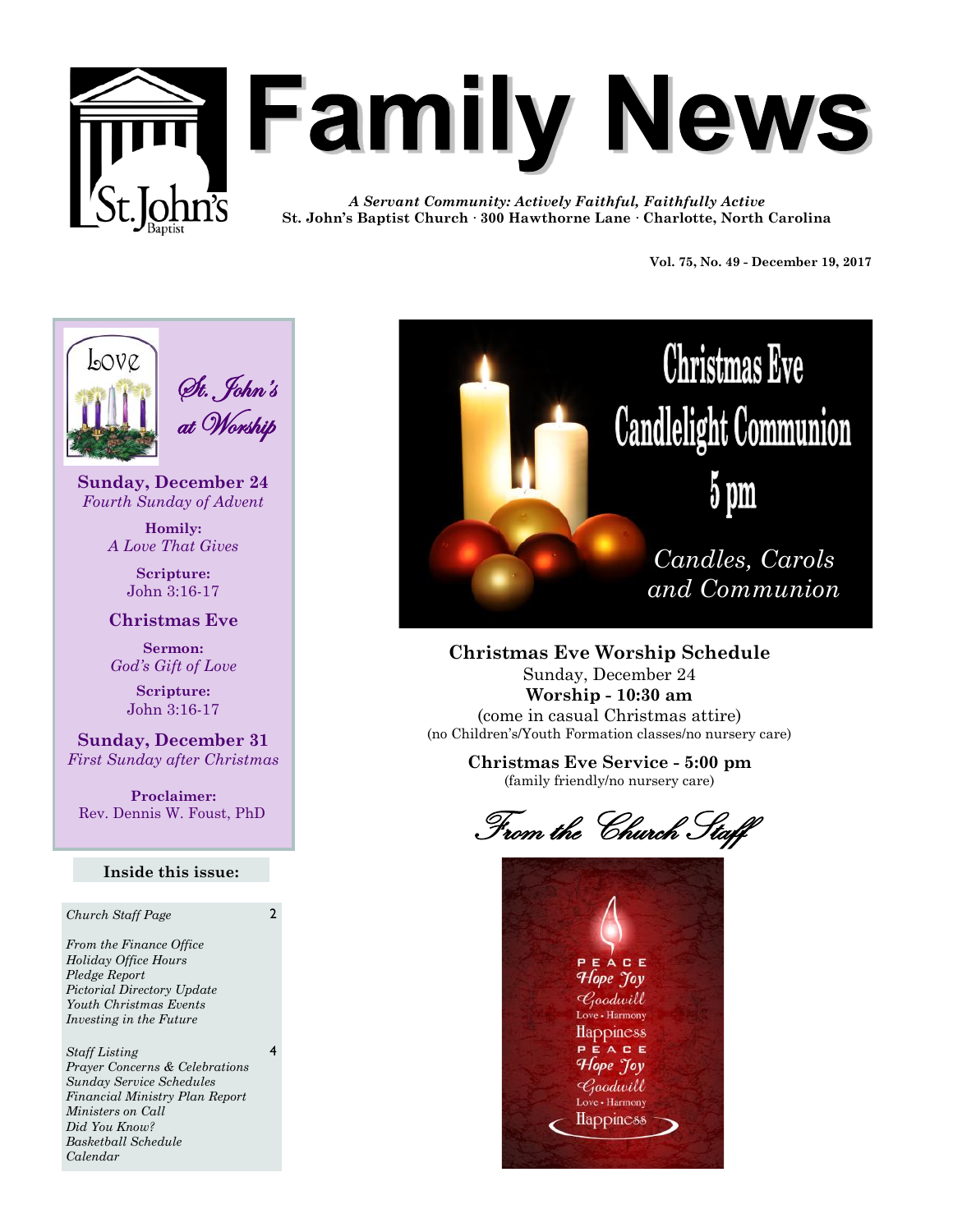#### **LETTERS TO SANTA & CHRISTMAS PRAYERS:**

Each year, children write letters to Santa. You may have childhood memories of your letters to Santa. Along the way, some of us decide Santa does not exist. We change our 'asking' focus from Santa to a more tangible horizontal relationship – family. This is a bit odd; we begin to suppress our imaginations as our brains begin functioning at a more developed level.

St. John's member, Landis Wade, has written a trilogy of books offering adults and adolescents a creative opportunity to re-touch childhood glee. (Type 'Landis Wade' into the search line on your amazon app to see all three book covers.) Many people, too many, let go of some of the most important dimensions of what it means to be human as they leave childhood. As they let go of some of the immaturity of childishness, they also turn loose of some of the best qualities of child-likeness: imagination, sincerity, humility, vulnerability, honesty, kindness, trust, forgiveness, sensitivity, authenticity, thoughtfulness, compassion and collaborative collegiality.

Whatever your belief in Santa Claus (and Landis has restored my belief), I know your beliefs are centered in your relationship with God. So, consider joining me in this Christmas Prayer.

*Living God, as you know, I am blessed to be part of a creative, committed and compassionate congregation in Charlotte, NC. As St. John's, we desire to do more than merely go through the motions of institutional church. We desire to improve the lives of others. As a loving faith community, we address some of the systemic causes of sin in our community and world. We desire to reduce hatred, prejudice, greed, abuse, injustice, fear, ignorance and mean-spiritedness. We serve those who are sick, hungry, homeless, poor and in need of community. And, this year, Lord, as we celebrate your incarnation in the life of Jesus, we ask for your help.*

*Lord, please restore to us the wonder we see through the eyes of children? In their eyes, we see hope glistening and trust twinkling. Children make their requests known to Santa with full confidence anticipating unwrapping gifts that offer enjoyment, companionship and warmth. God, help us believe in You as much as our children believe in Santa.* 

*Living God, this year, at Christmas, as we bring ourselves to You in spiritual renewal, please send us a big box of seeds. We need seeds of Your love, mercy, grace, commitment, vision, healing, hope-giving education and peace-building as we invest our life energies and resources in Your missional vision. We will plant these seeds and water them with our tears and prayers in 2018 and beyond! AMEN!*

Shalom – and Merry Christmas! Dennis

## *From Martha*

#### **MT25 News**

The Peacebuilding Team met at the Center for Community Transitions on Old Concord Road this past Thursday to help put together baskets for the women there. The CCT offers women a time of transition between incarceration and returning to private life. Rachel Nemecek is our liaison there, and she has been very active with the programs they offer and would love to tell you more if you are interested. Pictured here are Beverly and Dick Hester, along with staff from CCT and other volunteers who came to help.





#### **From** Allison **Christmas Eve**

Christmas Eve is on a Sunday this year. There won't be Formation Hour for children, and we will have a shorter worship service at 10:30 am. Our Christmas Eve Candlelight and Communion service will be at 5 pm. No nursery will be provided for either service because the sounds and presence of children are very important as we remember Jesus being born. I will have worship bags and worship clipboards ready for both services so children will have plenty to do. It's such an important time for all of us to remember that Jesus came to us as a child, and having our children present with us for these services will help the whole church to remember the mystery of Christmas.

#### **December 31**

On Sunday, December 31, we will not have Formation Hour or nursery care for children. We will still worship together at 10:30am.

The latest Advent poster completed by the children depicting Mary.

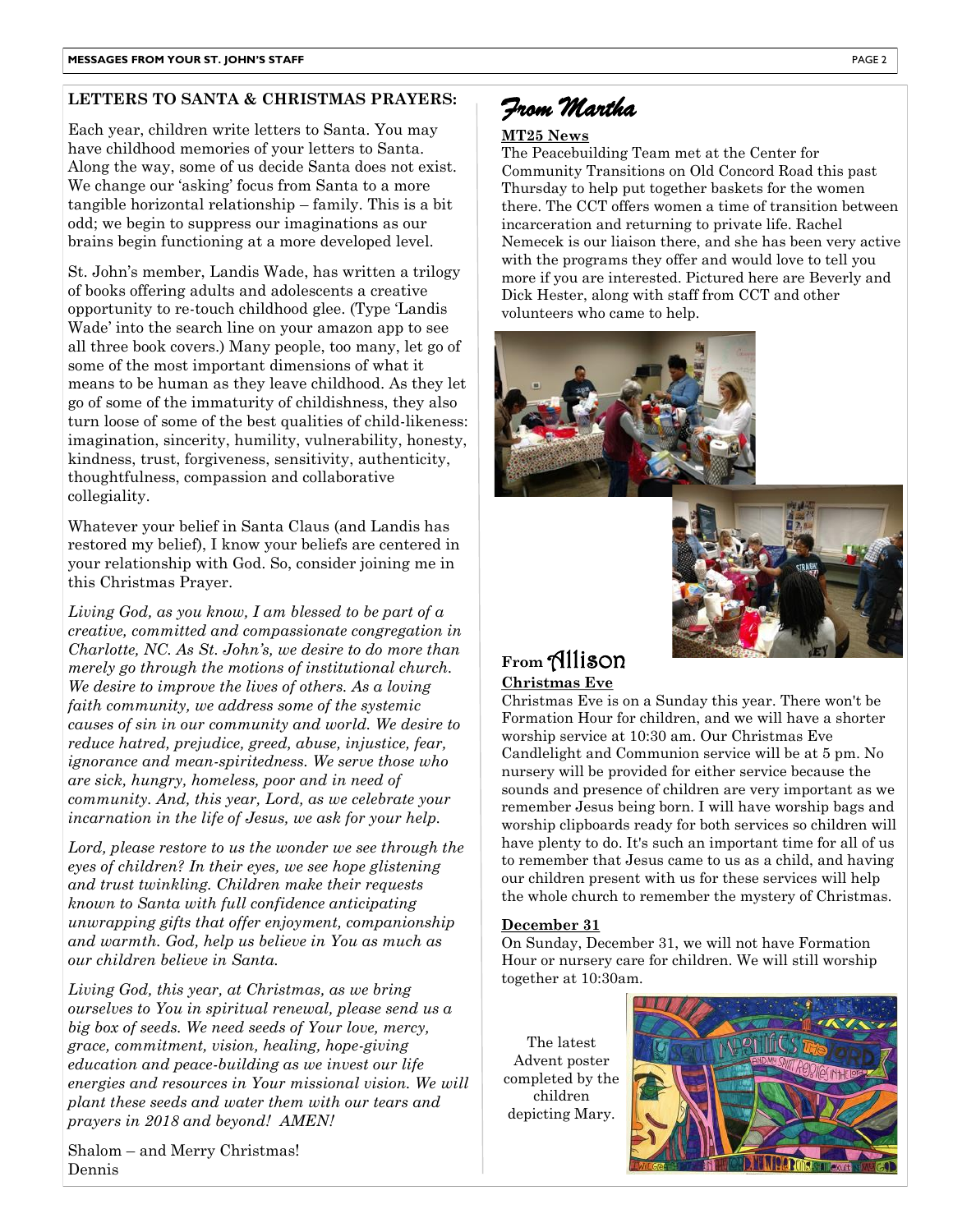

#### **From the Finance Office:**

All allowable tax donations must be received (and checks dated) by December 31, 2017. If mailed, please ensure that the envelope is postmarked 2017. Any monies received after December 2017 will count towards your 2018 pledge.

**The church offices will be closed December 25 and 26 and January 1, and most of the staff will also be off on December 29. There will be no newsletter next week. If you need to reach a minister, please call their cell phone.**

#### **Financial Ministry Plan Pledge Report**

#### **Amount Received: \$849,806 Commitments Received: 173**

If you have not turned in your Pledge Card to the church office, please do so as soon as possible.



## 7 **Pictorial Directory Update**



To update your St. John's pictorial directory, a page of photos of our recent new members and a new address/phone directory are now available on the table in directory the church office.



#### **What should St. John's look like in the 21st century?**

As you know, the church has received \$130,000 for the sale of property on Park Avenue and has a contract for the potential sale of the Garrison Road property. The Administrative deacons have appointed a group to ask and listen to the congregation's ideas and to make recommendations on how we should spend this money. The "Investing in the Future Task Force's" members are David Allen, Bill Claytor, Bill Hartsell, Bobbi Sherrill, Randy Brantley, Charlie Harper, Wanny Hogewood, Fredda Kimball, Russell Norris, Meredith Sorrell, Sara Vavra, Sally Young, chair, and Dennis Foust, ex-officio.

How can we best use these funds to further and expand St. John's missional vision? Beginning in January, the "IF Task Force" will be visiting Sunday School classes and holding listening sessions to hear members' ideas. We look to the congregation to help us discern the ways we can challenge ourselves to grow and change our perspective and facilities so that St. John's is known in the community as a beacon of God's love at the corner of East Fifth and Hawthorne.